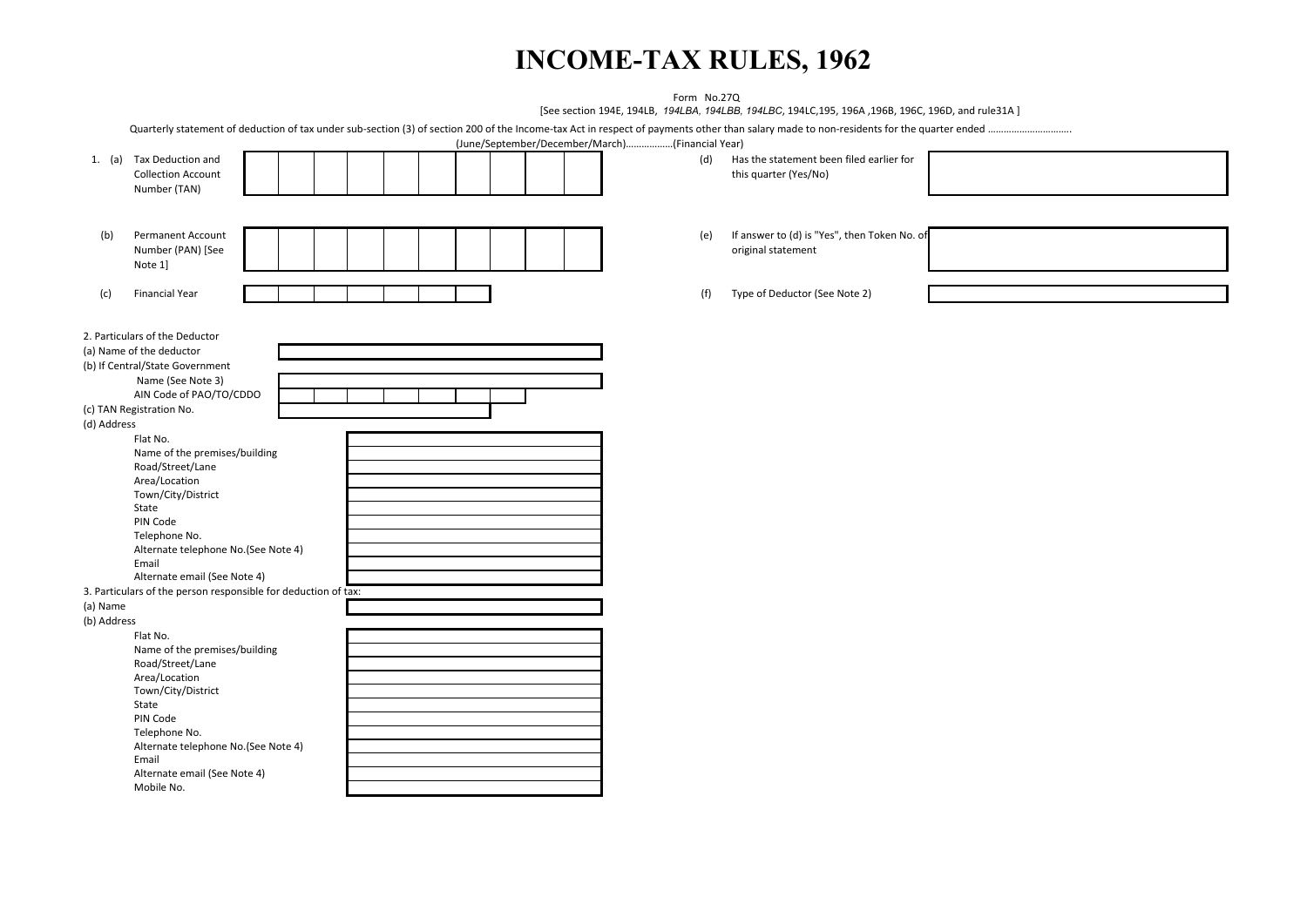4. Details of tax deducted and paid to the credit of the Central Government:

| SI. No. | Tax   | Surcharge | <b>Education</b> | Interest | Fee (See | Penalty /     | Total amount Mode of       |             | <b>BSR</b> code/         | Challan       | Date on    | <b>Minor Head</b> |
|---------|-------|-----------|------------------|----------|----------|---------------|----------------------------|-------------|--------------------------|---------------|------------|-------------------|
|         |       |           | <b>Cess</b>      |          | Note 5)  | <b>Others</b> | deposited as<br>deposit    |             | <b>Serial</b><br>Receipt |               | which      | of Challan        |
|         |       |           |                  |          |          |               | per challan/               | through     | Number of                | No./DDO       | amount     | (See Note 9)      |
|         |       |           |                  |          |          |               | Book                       | Challan (C) | Form No.24G              | Serial no.    | deposited  |                   |
|         |       |           |                  |          |          |               | Adjustment                 | /Book       | (See Note 8)             | of Form       | through    |                   |
|         |       |           |                  |          |          |               | (702+703+704+ Adjustment   |             |                          | <b>No.24G</b> | challan/   |                   |
|         |       |           |                  |          |          |               | 705+706+707) (B) (See Note |             |                          | (See Note     | Date of    |                   |
|         |       |           |                  |          |          |               | (See Note 6)               | $\vert 7)$  |                          | 8)            | transfer   |                   |
|         |       |           |                  |          |          |               |                            |             |                          |               | voucher    |                   |
|         |       |           |                  |          |          |               |                            |             |                          |               | (dd/mm/yyy |                   |
|         |       |           |                  |          |          |               |                            |             |                          |               | y) (See    |                   |
|         |       |           |                  |          |          |               |                            |             |                          |               | Note 8)    |                   |
| [701]   | [702] | [703]     | [704]            | [705]    | [706]    | [707]         | [708]                      | [709]       | [710]                    | [711]         | [712]      | [713]             |
|         |       |           |                  |          |          |               |                            |             |                          |               |            |                   |
|         |       |           |                  |          |          |               |                            |             |                          |               |            |                   |
|         |       |           |                  |          |          |               |                            |             |                          |               |            |                   |
|         |       |           |                  |          |          |               |                            |             |                          |               |            |                   |
|         |       |           |                  |          |          |               |                            |             |                          |               |            |                   |
|         |       |           |                  |          |          |               |                            |             |                          |               |            |                   |

5. Details of amount paid and tax deducted thereon from the deductees (see Annexure)

**Verification**

Signature of the person responsible for deducting tax at source Name and designation of the person resposible for deducting tax at source

#### **Notes:**

1. It is mandatory for non-Government deductors to quote PAN. In case of Government deductors,"PANNOTREQD" should be mentioned.

2. Please indicate Government deductor or non-Government deductor.

3. In case of Central Government, please mention name of Ministry/Department. In case of State Government, please mention name of the State.

4. In alternate telephone number and alternate email, please furnish the telephone number and email of a person who can be contacted in the absence of deductor or person responsible for deduction of tax.

5. Fee paid under section 234 E for late filling of TDS statement to be mentioned in separate column of 'Fee' (column 706).

6. In column 708, Government DDOs to mention the amount remitted by the PAO/CDDO/DTO. Other deductors to write the exact amount deposited through challan.

7. In column 709, Government deductors to write "B" where amount is remitted to the credit of Central Government through book adjustment. Other deductors to write "C".

8. Challan / Transfer Voucher (CIN / BIN) particulars , i.e. 710, 711, 712 should be exactly the same as available at Tax Information Network.

9. In column 713, mention minor head as marked on the challan.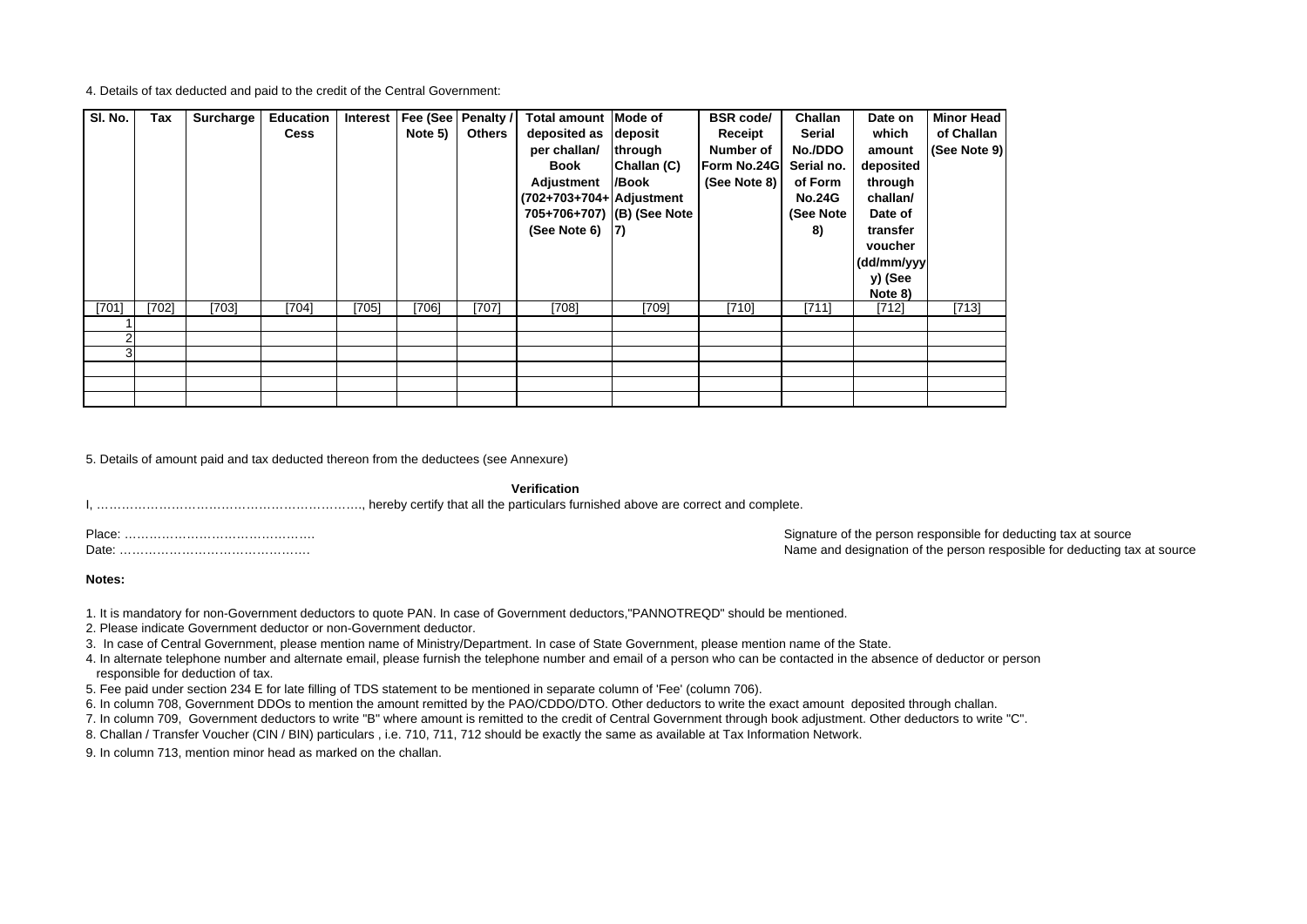### **ANNEXURE : DEDUCTEE WISE BREAK UP OF TDS**

## **(Please use separate Annexure for each line-item in Table at Sl. No. 04 of main Form 27Q)**

Details of amount paid/credited during the quarter ended………..*(dd/mm/yyyy) and of tax deducted at source*

| BSR Code of branch/Receipt Number of Form No.24G                               | Name of the Deductor |
|--------------------------------------------------------------------------------|----------------------|
| Date on which challan deposited/Transfer voucher date (dd/mm/yyyy)             | <b>TAN</b>           |
| Challan Serial Number / DDO Serial No. of Form No.24G                          |                      |
| Amount as per Challan                                                          |                      |
| Total TDS to be allocated among deductees as in the vertical total of Col. 726 |                      |
| Total interest to be allocated among the deductees mentioned below             |                      |

| Name of the Deductor |  |
|----------------------|--|
|                      |  |

| Sl.<br>No. | by the than<br>available | Deductee Deductee PAN of Name of Section Date of<br>reference $code(01 - the)$<br>number Company deductee deductee (See<br>provided $02$ -Other [see<br>deductor, company) | Note 51 | the     | code<br>Note<br>4) | payment<br>or credit credited<br>(dd/mm/y<br>yyy) | paid or |                                                                             | Cess [722+723]<br>$+724$ ] |         | Amount Tax Sur- Edu- Total tax Total tax Date of Rate at<br>charge cation deducted deposited deduction which<br>(dd/mm/<br>yyyy) |       | Reason<br>for non-<br>lower<br>deduction/ the<br>up/Higher Officer<br>Deduction for non-<br>$1$ to 3) | Number<br>of the<br>deducted deduction/ certificate of TDS is Remit-ledgement Which deducted of<br>issued by as per IT tance of the<br>grossing Assessing DTAA(b)<br>(see notes deduction/<br>lower<br>deduction | Whether Nature Unique<br>the rate of<br>Act(a) |         | Acknow- to<br>correspon-tance is<br>ding Form made<br>No.<br>$15CA$ , if<br>available | Country Email<br>remit- | ID <sub>of</sub> | Contact<br>number<br>deductee in | Address<br>l of<br>deductee cation<br>country<br>residence tion | Tax<br>Identifi-<br>Number/<br>Unique<br>identifica-<br>number<br><sub>of</sub><br>deductee |
|------------|--------------------------|----------------------------------------------------------------------------------------------------------------------------------------------------------------------------|---------|---------|--------------------|---------------------------------------------------|---------|-----------------------------------------------------------------------------|----------------------------|---------|----------------------------------------------------------------------------------------------------------------------------------|-------|-------------------------------------------------------------------------------------------------------|------------------------------------------------------------------------------------------------------------------------------------------------------------------------------------------------------------------|------------------------------------------------|---------|---------------------------------------------------------------------------------------|-------------------------|------------------|----------------------------------|-----------------------------------------------------------------|---------------------------------------------------------------------------------------------|
| $[714]$    | [715]                    | [716]                                                                                                                                                                      | [717]   | $[718]$ | [719]              | $[720]$                                           | $[721]$ | $[722] \begin{bmatrix} 723 \end{bmatrix} \begin{bmatrix} 724 \end{bmatrix}$ | $[725]$                    | $[726]$ | [727]                                                                                                                            | [728] | [729]                                                                                                 | $[730]$                                                                                                                                                                                                          | $[731]$                                        | $[732]$ | [733]                                                                                 | [734]                   | [735]            | $[736]$                          | $[737]$                                                         | $[738]$                                                                                     |
|            |                          |                                                                                                                                                                            |         |         |                    |                                                   |         |                                                                             |                            |         |                                                                                                                                  |       |                                                                                                       |                                                                                                                                                                                                                  |                                                |         |                                                                                       |                         |                  |                                  |                                                                 |                                                                                             |
|            |                          |                                                                                                                                                                            |         |         |                    |                                                   |         |                                                                             |                            |         |                                                                                                                                  |       |                                                                                                       |                                                                                                                                                                                                                  |                                                |         |                                                                                       |                         |                  |                                  |                                                                 |                                                                                             |
|            |                          |                                                                                                                                                                            |         |         |                    |                                                   |         |                                                                             |                            |         |                                                                                                                                  |       |                                                                                                       |                                                                                                                                                                                                                  |                                                |         |                                                                                       |                         |                  |                                  |                                                                 |                                                                                             |
|            |                          |                                                                                                                                                                            |         |         |                    |                                                   |         |                                                                             |                            |         |                                                                                                                                  |       |                                                                                                       |                                                                                                                                                                                                                  |                                                |         |                                                                                       |                         |                  |                                  |                                                                 |                                                                                             |
|            |                          |                                                                                                                                                                            |         |         |                    |                                                   |         |                                                                             |                            |         |                                                                                                                                  |       |                                                                                                       |                                                                                                                                                                                                                  |                                                |         |                                                                                       |                         |                  |                                  |                                                                 |                                                                                             |
| Total      |                          |                                                                                                                                                                            |         |         |                    |                                                   |         |                                                                             |                            |         |                                                                                                                                  |       |                                                                                                       |                                                                                                                                                                                                                  |                                                |         |                                                                                       |                         |                  |                                  |                                                                 |                                                                                             |

#### **Verification**

| Signature of the person responsible for deducting tax at source            |
|----------------------------------------------------------------------------|
| Name and designation of the person responsible for deducting tax at source |

Note:

1. Write "A" if "lower deduction" or "no deduction" is on account of a certificate under section 197.

2. Write "C" if grossing up has been done

3. Write "D" if deduction is on higher rate on account of non-furnishing of PAN by the deductee.

4. List of section codes is as under:

*5. In case of deductees covered under rule 37BC, "PAN NOT AVAILABLE" should be mentioned.*